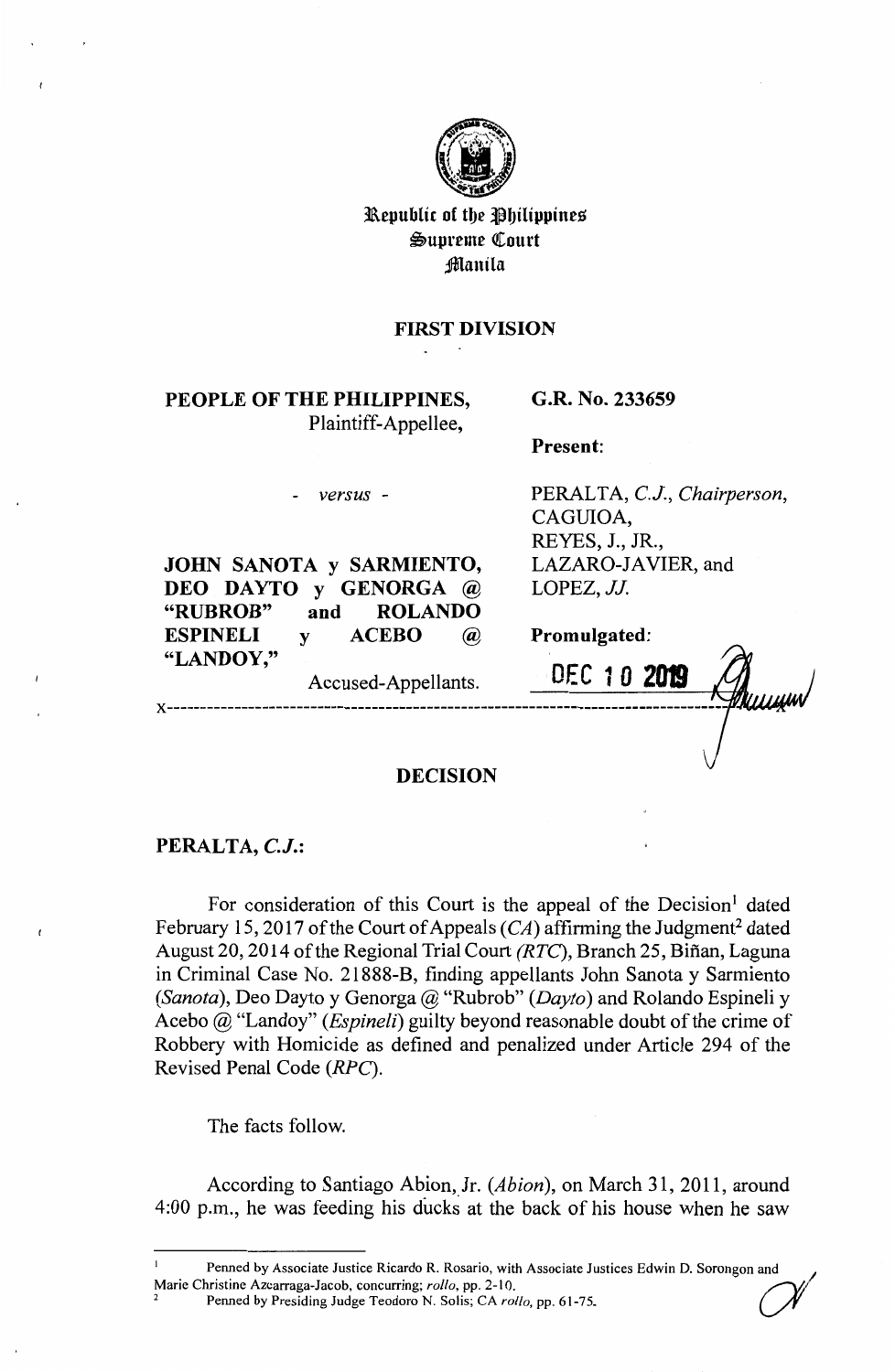$\mathbf{r}$ 

appellants having a drinking spree at a hut located five (5) meters away from his house. From a distance of three (3) meters, he overheard the three (3) appellants planning to raid a house in Hacienda 8. Abion also heard the same appellants saying that anyone who blocks their path will be killed. Thereafter, Abion entered his house and cooked food for dinner. Later, in the evening of the same day, appellant Espineli arrived at Abion's house and invited the latter to a birthday party in Don Jose, Santa Rosa, Laguna. After Abion asked pennission from his wife, he and appellant Espineli boarded a motorcycle owned and driven by the same appellant. Instead of going to Don Jose, Santa Rosa, Laguna, the motorcycle headed towards Hacienda 8, and after five (5) minutes of travelling, appellant Espineli parked the motorcycle beside the road and in front of the house of Don Alfonso Quiros *(Quiros).* Appellant Espineli told Abion to stay put as he had to talk to his fellow security guard inside the house of Quiros. After a few seconds, appellants Sanota and Dayto arrived and the two asked Abion where appellant Espineli was. Abion told them that appellant Espineli went inside the house of Quiros and, thereafter, appellants Sanota and Dayto went inside the same house. Abion followed appellants Sanota and Dayto, and when he was twenty (20) meters away from the house of Quiros, he saw appellant Espineli handing a gun to appellant Dayto, and the latter, with a gun in his possession, climbed the window of the same house. After five (5) minutes, Abion heard a gunshot and saw appellant Dayto come out of the window of the house of Quiros with a gun on his right hand and a "black thing" on his left. Appellants Sanota and Dayto then fled to the forest, while appellant Espineli proceeded to where the motorcycle was parked. Abion also went back to the motorcycle and pretended that he didn't witness the incident. Appellant Espineli drove the motorcycle and Abion alighted in Barangay Hernandez where the latter was told by the former to keep quiet. The following day, Abion heard from his neighbors that Quiros' house has been robbed and that the latter's son, Jose Miguel Quiros *(Jose Miguel)* was killed. Abion pretended not to know about the incident, but through the prodding of his wife who works as a gardener of Quiros, he was able to execute a *Sinumpaang Salaysay*<sup>3</sup> dated April 5, 2011.

Thus, an Information was filed against the three (3) appellants charging them with the crime of Robbery with Homicide, which reads as follows:

That on or about March 31, 2011, in the City of Santa Rosa, Laguna, Philippines and within the jurisdiction of this Honorable Court, the abovenamed accused, armed with a gun, conspiring, confederating, and helping one another, through the employment of violence and intimidation against Jose Miguel Quiros y Lopez, who is the son of complainant Miguel Alfonso Quiros y Yulo, with intent to gain, and without the consent of the owner thereof, did then and there willfully, unlawfully and feloniously take, steal and rob one (1) Asus Laptop worth Twenty[-]Seven Thousand Pesos (P27,000.00) owned by and belonging to complainant Miguel Alfonso Quiros y Yulo, to the damage and prejudice of the latter of the value of the said laptop in the amount of P27,000.00 Philippine Currency and that by examples y 1 and, to the damage and prejudice of the ratter or the value of the said laptop in the amount of P27,000.00 Philippine Currency and that by reason of or on the occasion of the Robbery accused DEO DAYTO Y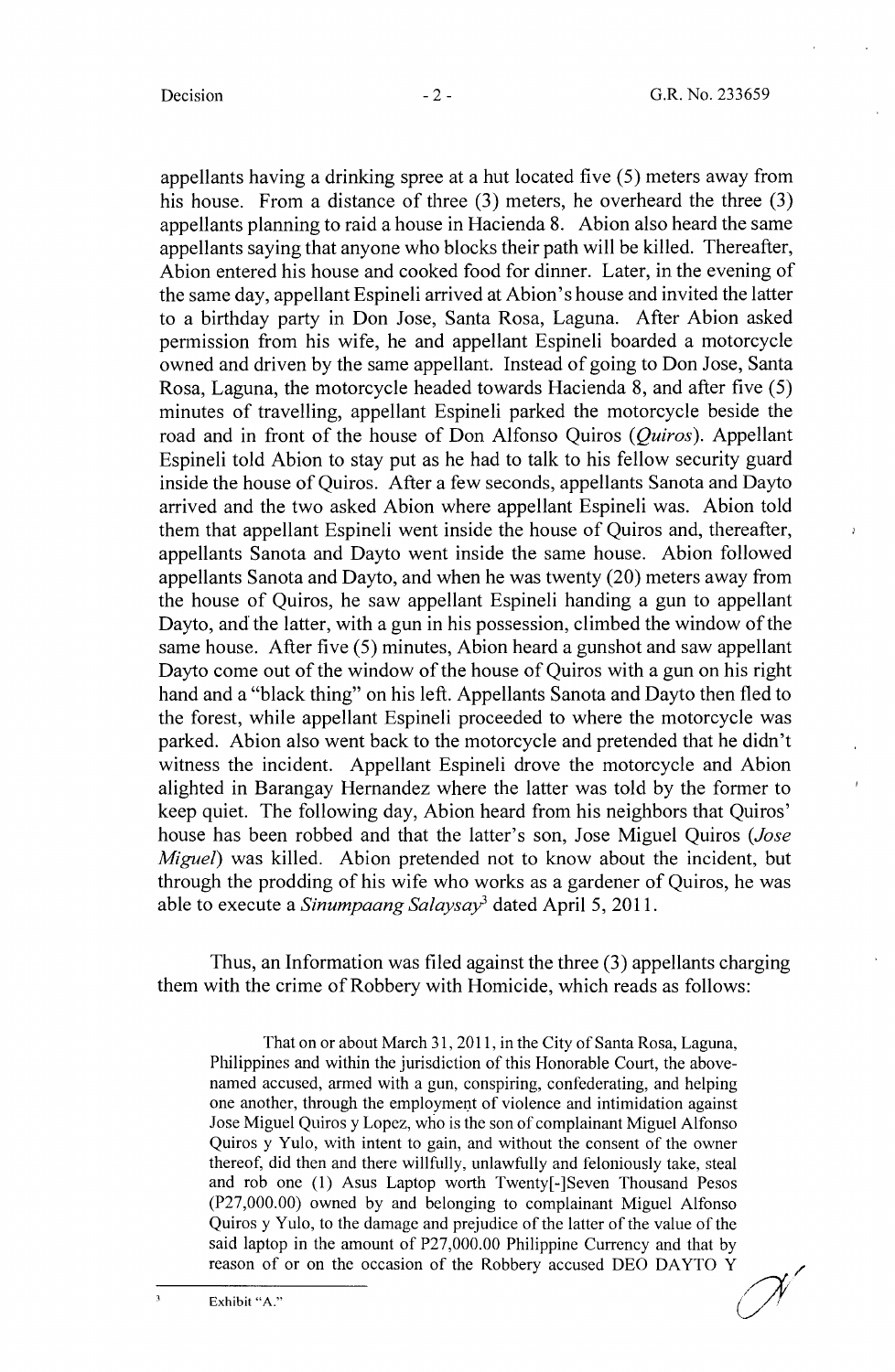GENORGA  $@$  Rubrob, who as (sic) armed with a gun, shot Jose Miguel Quiros y Lopez hitting the latter at his trunk as a result thereof he sustained a fatal wound which resulted to his death, to the damage and prejudice of the heirs of Jose Miguel Quiros y Lopez.

With the presence of the aggravating circumstances that the Robbery with Homicide is committed in a dwelling and during night time.

## CONTRARY TO LAW.<sup>4</sup>

During their arraignment on July 8, 2011, appellants entered a plea of "not guilty."

The prosecution presented the testimonies of Abion,' Lee Won Young *(Lee),* POI Adrian Alcon *(POI Alcon),* Florencio5 Mendoza *(Mendoza),*  Nestor Laplap *(Laplap)*, Maynard Malabanan *(Malabanan)*, Miguel Alfonso Quiros y Yulo, and POI Mary Jennifer Encabo *(POI Encabo).* 

Lee testified that on March 31, 2011, he visited his friend Jose Miguel, the son of Quiros, in the latter's house to attend a birthday party the following day and to play a video game with him. After twenty (20) minutes of playing a video game with Jose Miguel, Lee asked permission to go to the toilet. Thereafter, Lee heard a gunshot prompting him to shout, *"Miguel, are you okay?,"* with no response from the latter. Miguel, looking shocked and soaked in blood that profusely oozing from his chest, ran towards Lee and saying, *"Lee, there is a gun. A guy with a gun. I'd been shot. I'd been shot."* Lee, then instinctively opened the door of the living room going to the main gate and called the guard on duty. Lee also called the attention of Miguel's father, who immediately went out of his room. They then brought Jose Miguel to the hospital, but was declared dead on arrival.

The police officers testified on their respective investigations on the case. Mendoza and Laplap, both employees of Visman Security Agency with which appellant Espineli was employed as a security guard when the incident occurred, testified that the same appellant arrived at the agency around 10:30 in the evening of March 31, 2011 and deposited his motorcycle outside the area of their jurisdiction and left.

Appellants Espineli, Dayto and Sanota interposed the defense of denial and alibi.

In his testimony, appellant Espineli claimed that he was on duty as a security guard at Avida Nuvali Settings, specifically at East II Roving in Barangay Mangumit, Canlubang, Calamba City on March 31, 2011, from 7:00

 $Rollo, pp. 2-3.$ 4

Also "Florendo" in some parts of the records.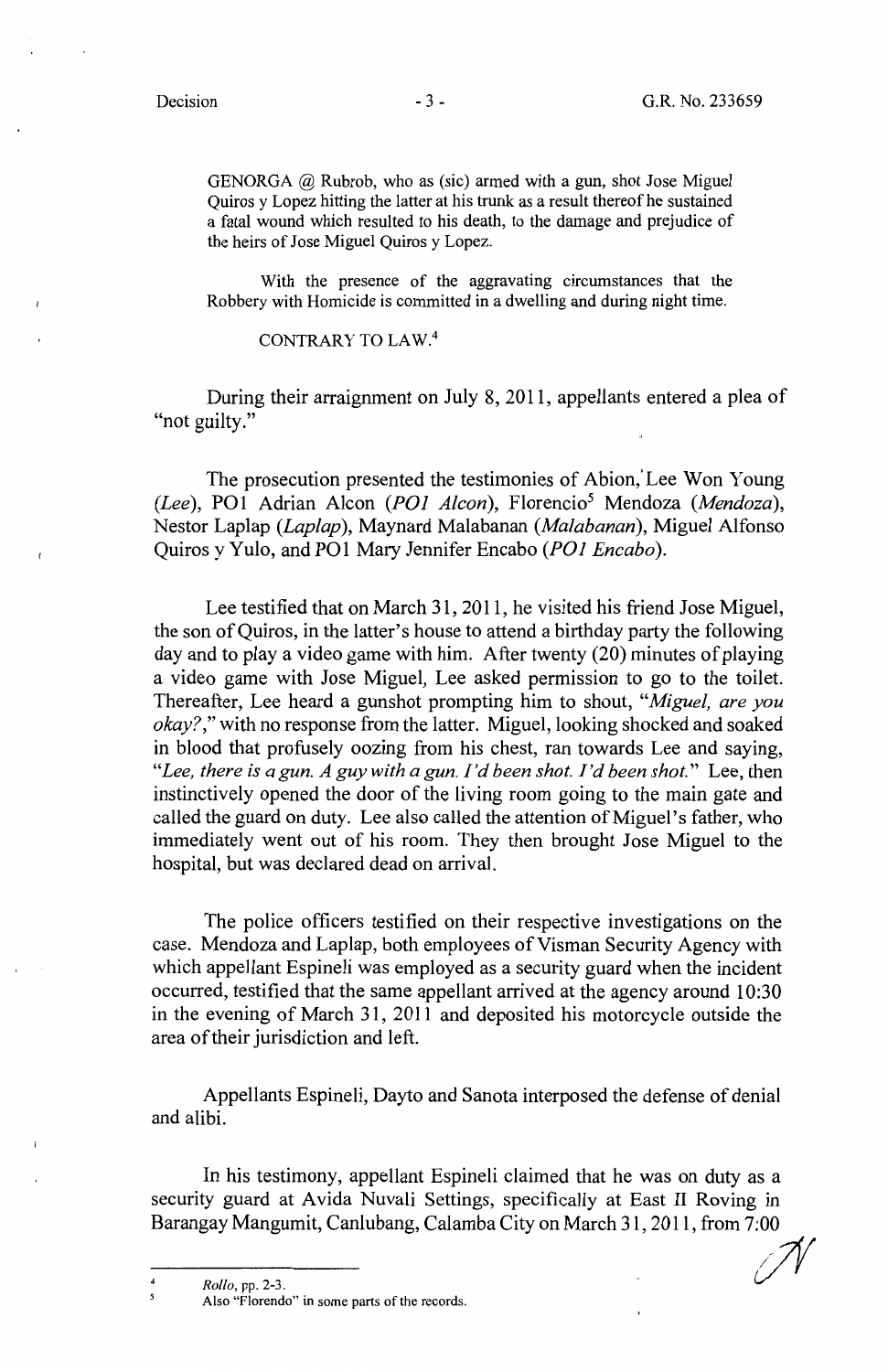a.m. to 7 :00 p.m. After his duty, the same appellant was transferred to SIO Bravo and started his duty from 7:00 p.m. to 7:00 a.m. of the following day.

Appellant Dayto, on the other hand, testified that he attended his brother's birthday celebration at General Trias, Cavite on March 31, 2011 and around 8:00 p.m. of that day, he watched a television program while conversing with his common-law-wife until 10:00 p.m. before they fell asleep. He claimed to have stayed in General Trias until the arrival of his mother, brother and child from Bicol on April 3, 2011.

On his part, appellant John Sonata stated that on March 31, 2011, from 9:00 a.m. to 5:00 p.m., he was gathering wood in Sitio Hemedez, Barangay Malitit, Sta. Rosa, Laguna. Therefater, he went to the house of his friend where he took a rest and watched television. After having dinner with his friend's family around 8:00 p.m., he proceeded to the house of his father-inlaw's *"kumpare."* Thereafter, he went back to the house of his friend around 9:00 p.m. and slept.

The RTC, on August 20, 2014, promulgated its Decision convicting the appellants of the crime of Robbery with Homicide. The dispositive portion of the decision reads as follows:

WHEREFORE, premises considered, the Court finds the accused John Sanota, Rolando "Landoy" Espineli, and Deo "Rubrob" Dayto GUILTY beyond reasonable doubt of the crime of Robbery with Homicide punished under Article 294 of the Revised Penal Code. All three accused are hereby sentenced to suffer imprisonment of *Reclusion Perpetua.* The accused are further ordered to pay, jointly, the amount of P383,764.65, as actual damages, P75,000[.00], as death indemnity, Pl,000,000.00 as moral damages, P200,00[.00] as exemplary damages, attorney's fees of P100,000[.00] and costs of suit

SO ORDERED. <sup>6</sup>

According to the RTC, all the elements of the crime of Robbery with Homicide are present.

Appellants sought further recourse to the CA.

The CA, in its Decision dated February 15, 2017, affirmed the decision of the RTC, thus:

WHEREFORE, the appealed Judgment rendered by Regional Trial Court of Bifian, Laguna, Branch 25 in Criminal Case No. 21888-B is AFFIRMED.

*u1*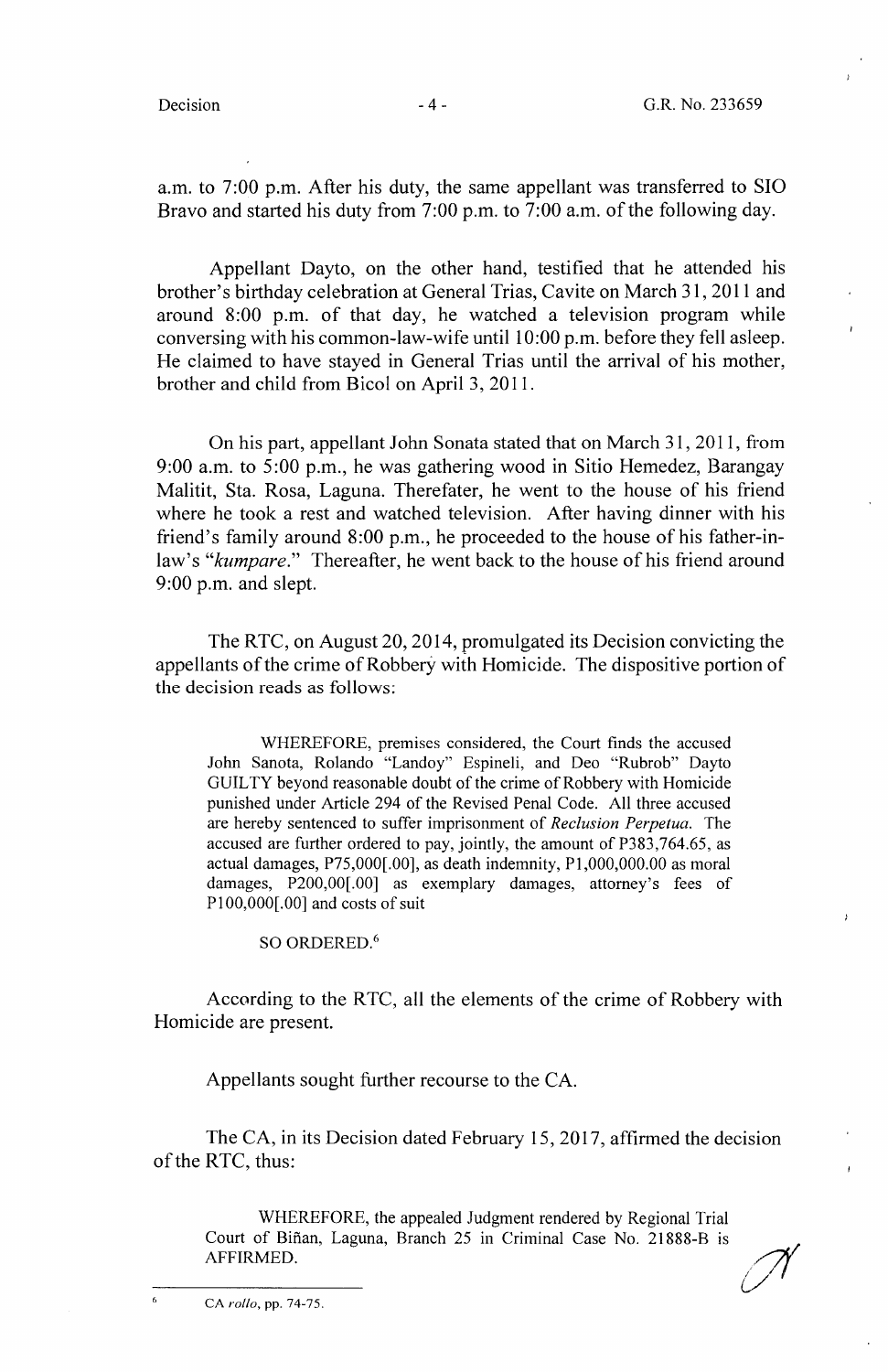#### SO ORDERED.<sup>7</sup>

The CA ruled that the prosecution was able to establish the guilt of all the accused beyond reasonable doubt. According to the CA, although there was no direct evidence to establish appellants' commission of the crime charged, circumstantial evidence suffices to convict them.

Hence, the present appeal. Appellants and the Office of the Solicitor General manifested to this Court that they are adopting their respective Briefs instead of filing Supplemental Briefs.

Appellants assigned the following errors:

I.

THE TRIAL COURT GRAVELY ERRED IN CONVICTING THE ACCUSED-APPELLANTS OF ROBBERY WITH HOMICIDE BASED ON CIRCUMSTANTIAL EVIDENCE DEDUCED FROM THE INCREDIBLE TESTIMONY OF PROSECUTION WITNESS, SANTIAGO ABION[,] JR.

II.

THE TRIAL COURT GRAVELY ERRED IN CONVICTING THE ACCUSED-APPELLANTS OF ROBBERY WITH HOMICIDE DESPITE THE PROSECUTION'S FAIL URE TO PROVE THEIR GUILT BEYOND REASONABLE DOUBT.

III.

THE TRIAL COURT GRAVELY ERRED IN AWARDING ONE HUNDRED THOUSAND PESOS (PHPl00,000.00) AS ATTORNEY'S FEES SANS SUPPORTING DOCUMENT/RECEIPT.<sup>8</sup>

The appeal must fail.

The appellants argue that there was no direct proof presented by the prosecution on the events that led to the death of the victim, as well as the identity of the person or persons who shot the victim, nor was there any eyewitness to the actual taking of the missing laptop. They further insist that the testimony of Abion is incredible and does not warrant any consideration. Thus, absent any proof, appellants contend that the prosecution failed to prove their guilt beyond reasonable doubt.

Time and again, this Court has deferred to the trial court's factual findings and evaluation of the credibility of witnesses, especially when affirmed by the CA, in the absence of any clear showing that the trial court

<sup>8</sup>CA *Rollo,* p. 46.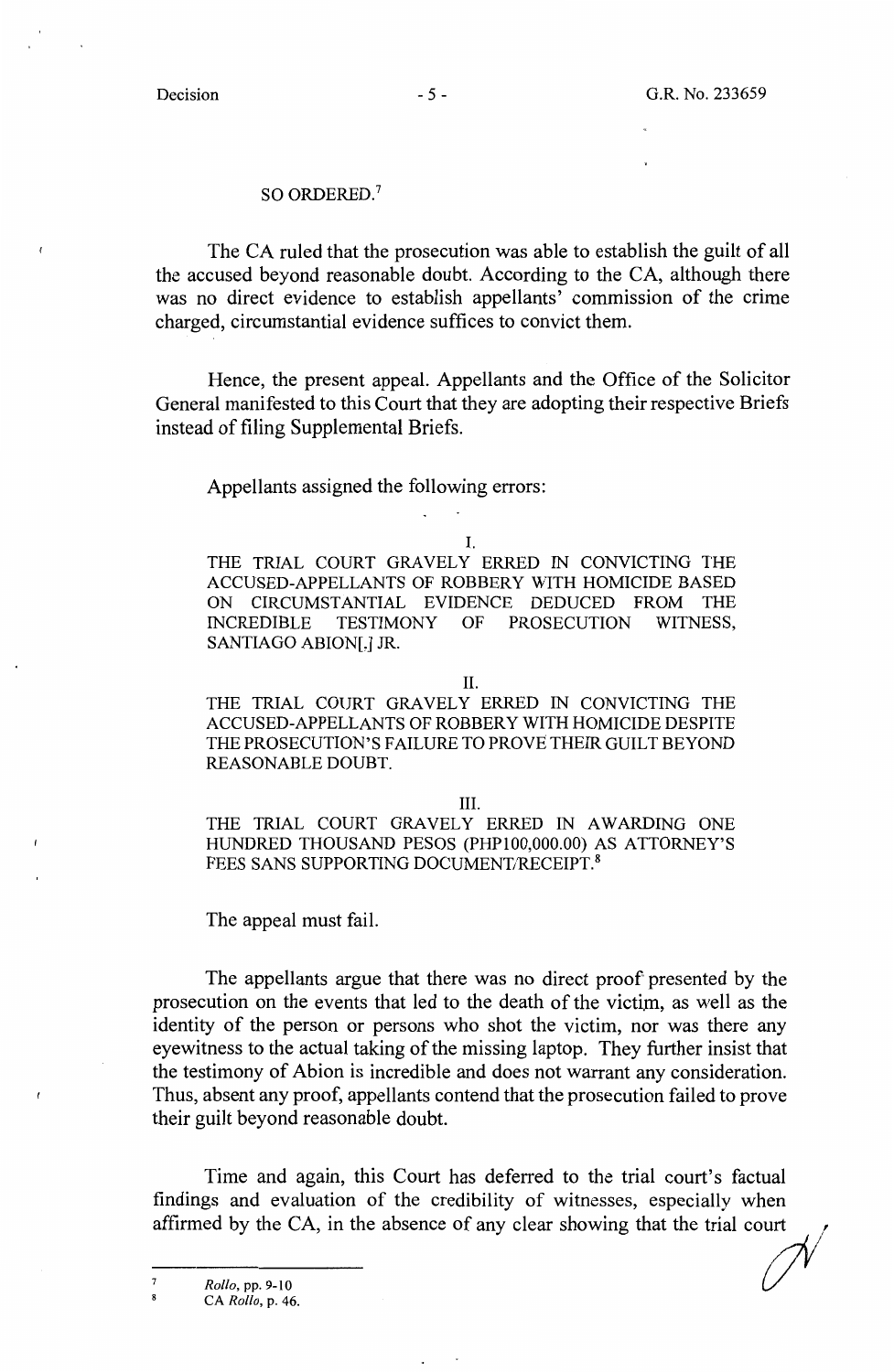overlooked or misconstrued cogent facts and circumstances that would justify altering or revising such findings and evaluation.<sup>9</sup> This is because the trial court's determination proceeds from its first-hand opportunity to observe the demeanor of the witnesses, their conduct and attitude under grilling examination, thereby placing the trial court in the unique position to assess the witnesses' credibility and to appreciate their truthfulness, honesty and candor.<sup>10</sup> As aptly ruled by the CA:

The above contentions of appellants are inadequate to overturn the established fact that Abion, Jr. saw the appellants in Hacienda Otso, in front of Don Miguel Alfonso Quiros' residence in the evening of 31 March 2016, when they robbed and killed Migs Quiros inside his house. While Abion, Jr. remained outside the house as ordered by Espineli, his distance or position was merely twenty meters away from the scene of the crime. Thus, We uphold the ruling of the trial court.

The trial court correctly rejected the defense of alibi of the appellants for the reason that they were positively identified by prosecution eyewitness Santiago Abion, Jr. ("Abion, Jr.") who does not appear to have any motive against them to fabricate evidence. Also, the distance of eyewitness Abion, Jr. in relation to the scene of the crime does not preclude any doubt on the physical impossibility of his presence at the *locus criminis* or its immediate vicinity at the time of its commission. Abion, Jr. alleged that at a distance of twenty (20) meters, he saw Landoy handed a gun to Rurob. Rubrob then climbed the window of the house of Boss Coy. After five (5) minutes, a gunshot rang out, and Rubrob came out of the window with a gun on his right hand and a black thing on his left.

Hence, it has been established beyond reasonable doubt by the evidence on record that on 31 March 2011, prior to the incident or at around 4:00 o'clock in the afternoon, prosecution witness Abion, Jr. saw herein appellants, John Sanota y Sarmiento, Deo Dayto y Genorga @ "Rubrob" and Rolando Espineli y Acebo  $@$  "Landoy", having a drinking spree at the house of Dayto. While feeding his ducks, he overheard appellants discussing their plan to rob a house located at Hacienda Otso. <sup>11</sup>

As such, this Court finds no error in the RTC's finding that the testimony of Abion is credible. Again, [T]he assessment of the credibility of the witnesses and their testimonies is best undertaken by the trial court because of its unique opportunity to observe the witnesses first hand and to note their demeanor, conduct, and attitude under grueling examination.<sup>12</sup> These factors are the most significant in evaluating the sincerity of witnesses and in unearthing the truth, especially in the face of conflicting testimonies.<sup>13</sup> The factual findings of the RTC, therefore, are accorded the highest degree of respect especially if the CA adopted and confirmed these,  $14$  unless some facts

 $\bigg)$  $\overline{\phantom{a}}$ 

<sup>9</sup>*Medina, Jr. v. People,* 724 Phil. 226, 234 (2014), citing *People v. Malicdem,* 698 Phil. 408, 416 (2012); *People* v. *Dumadag,* 667 Phil. 664, 674 (2011).

<sup>10&</sup>lt;br> *People v. Villacorta,* 672 Phil. 712, 719-720 (2011).<br> *Pollo n. 7.* (Citations omitted)

<sup>&</sup>lt;sup>11</sup> Rollo, p. 7. (Citations omitted)

<sup>12</sup>*Antonio Planteras, Jr.* v. *People,* G.R. No. 238889, October 3, 2018. 13 *Id.,* citing *People v. Macaspac,* 806 Phil. 285, 290 (2017).

<sup>14</sup>*Id.,* cit:ng *People* v. *Defector,* G.R. No. 200026, October 4, 2017, 841 SCRA 647, 656.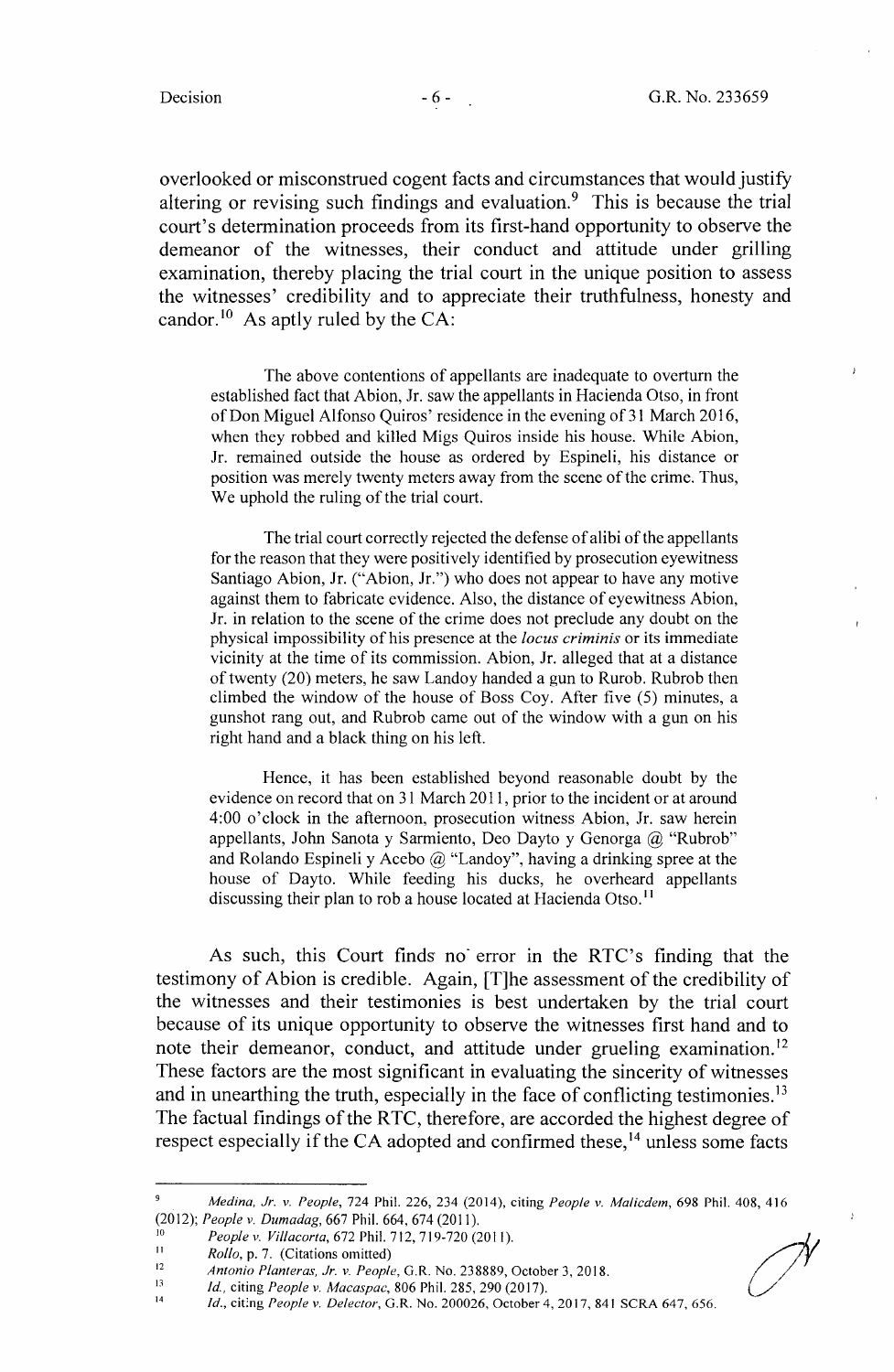or circumstances of weight were overlooked, misapprehended or misinterpreted as to materially affect the disposition of the case.<sup>15</sup> In the absence of substantial reason to justify the reversal of the trial court's assessment and conclusion, as when no significant facts and circumstances are shown to have been overlooked or disregarded, the reviewing court is generally bound by the former's findings. <sup>16</sup>

What is important is that the prosecution was able to prove the existence of all the elements of the crime. The crime of robbery with homicide has been thoroughly discussed in *People v. Ebet*,<sup>17</sup> thus:

In *People v. De Jesus,* 18 this Court had the occasion to meticulously expound on the nature of the crime of Robbery with Homicide, thus:

Article 294, paragraph 1 of the Revised Penal Code provides:

Art. 294. *Robbery with violence against or intimidation of persons* - *Penalties.* - Any person guilty of robbery with the use of violence against or any person shall suffer:

The penalty of *reclusion perpetua* to death, when by reason or on occasion of the robbery, the crime of homicide shall have been committed, or when the robbery shall have been accompanied by rape or intentional mutilation or arson.

For the accused to be convicted of the said crime, the prosecution is burdened to prove the confluence of the following elements:

(1) the taking of personal property is committed with violence or intimidation against persons;

(2) the property taken belongs to another;

(3) the taking is *animo lucrandi;* and

( 4) by reason of the robbery or on the occasion thereof, homicide is committed.

In robbery with homicide, the original criminal design of the malefactor is to commit robbery, with homicide perpetrated on the occasion or by reason of the robbery. The intent to commit robbery must precede the taking of human life. The homicide may take place before, during or after the robbery. It is only the result obtained, without reference or distinction as to the circumstances, causes or modes or persons intervening in the commission of the crime that has to be taken into consideration. There is no such felony of robbery with homicide through reckless imprudence or

649 Phil. 181 (2010).

<sup>15</sup>*Id.,* citing *People v. Macaspac, supra* note 13.

<sup>16&</sup>lt;br> *Id.*, citing *People v. Labraque*, G.R. No. 225065, September 13, 2017, 839 SCRA 591, 598,<br>
citing *People v. Alberca*, 810 Phil. 896, 906 (2017).

 $18$  473 Phil. 405 (2004).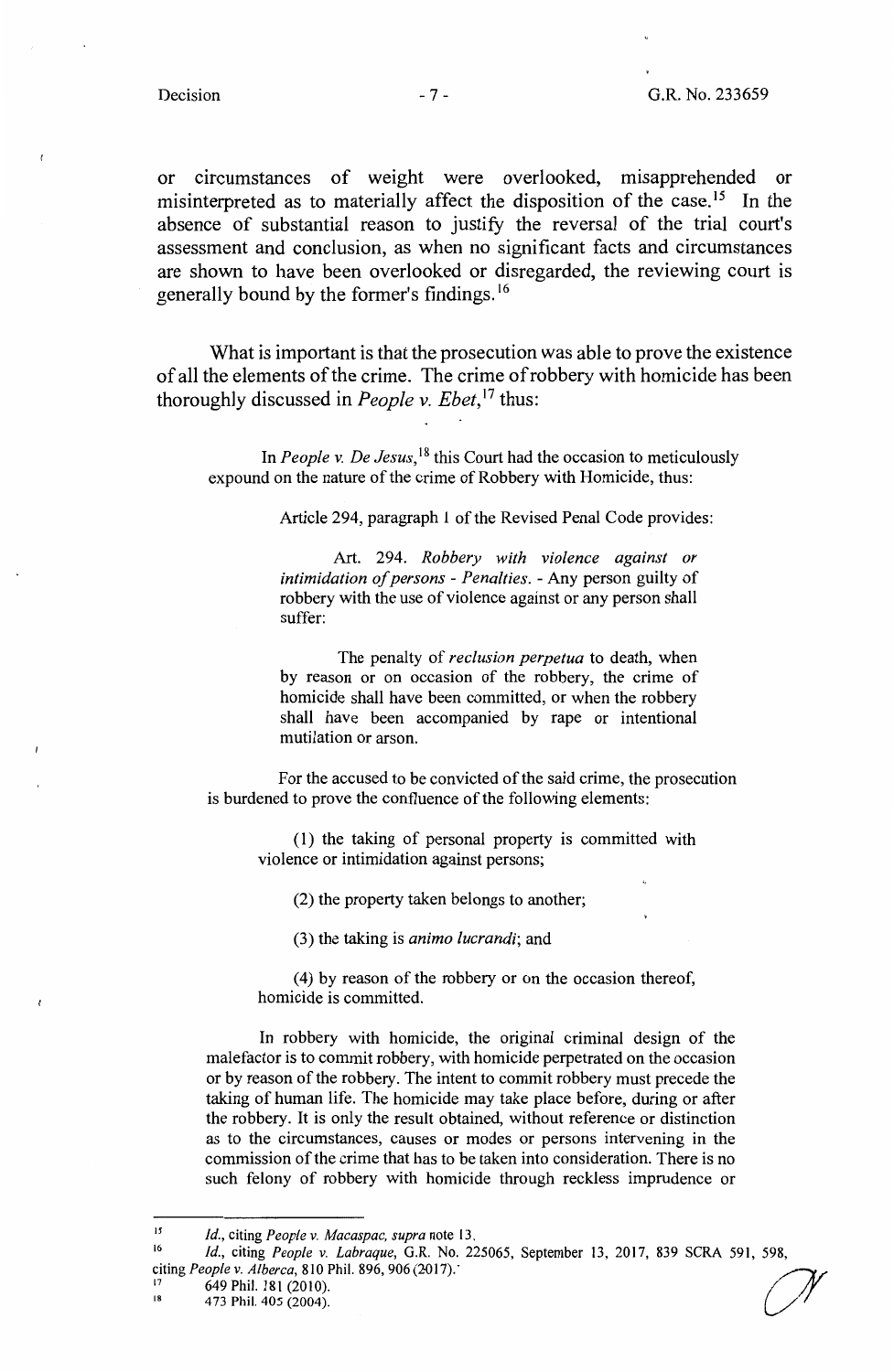simple negligence. The constitutive elements of the crime, namely, robbery and homicide, must be consummated.

It is immaterial that the death would supervene by mere accident; or that the victim of homicide is other than the victim of robbery, or that two or more persons are killed or that aside from the homicide, rape, intentional mutilation, or usurpation of authority, is committed by reason or on the occasion of the crime. Likewise immaterial is the fact that the victim of homicide is one of the robbers; the felony would still be robbery with homicide. Once a homicide is committed by or on the occasion of the robbery, the felony committed is robbery with homicide. All the felonies committed by reason of or on the occasion of the robbery are integrated into one and indivisible felony of robbery with homicide. The word "homicide" is used in its generic sense. Homicide, thus, includes murder, parricide, and infanticide.

Intent to rob is an internal act but may be inferred from proof of violent unlawful taking of personal property. When the fact of asportation has been established beyond reasonable doubt, conviction of the accused is justified even if the property subject of the robbery is not presented in court. After all, the property stolen may have been abandoned or thrown away and destroyed by the robber or recovered by the owner. The prosecution is not burdened to prove the actual value of the property stolen or amount stolen from the victim. Whether the robber knew the actual amount in the possession of the victim is of no moment because the motive for robbery can exist regardless of the exact amount or value involved.

When homicide is committed by reason or on the occasion of robbery, all those who took part as principals in the robbery would also be held liable as principals of the single and indivisible felony of robbery with homicide although they did not actually take part in the killing, unless it clearly appears that they endeavored to prevent the same.

If a robber tries to prevent the commission of homicide after the commission of the robbery, he is guilty only of robbery and not of robbery with homicide. All those who conspire to commit robbery with homicide are guilty as principals of such crime, although not all profited and gained from the robbery. One who joins a criminal conspiracy adopts the criminal designs of his co-conspirators and can no longer repudiate the conspiracy once it has materialized.

Homicide is said to have been committed by reason or on the occasion of robbery if, for instance, it was committed to (a) facilitate the robbery or the escape of the culprit; (b) to preserve the possession by the culprit of the loot; (c) to prevent discovery of the commission of the robbery; or, (d) to eliminate witnesses in the commission of the crime. As long as there is a nexus between the robbery and the homicide, the latter crime may be committed in a place other than the situs of the robbery.<sup>19</sup>

<sup>19</sup>*People v. Ebet, supra* note 17, at 188-190, citing *People v. Pedroso,* 336 SCRA 163 (2000), *People v. Salazar,* 277 SCRA 67 (1997), *People v. Abuyan,* 213 SCRA 569 (1991), *People v. Ponciano,* 204 SCRA 627 (1991 ), *People v. Mangulabnan,* 99 Phil. 992 (1956), *People v. Puloc,* 202 SCRA 179 ( 1991 ), *People v. Corre, Jr.,* 363 SCRA 165 (2001), *People v. Carrozo,* 342 SCRA 600 (2000), *People v. Verzosa,* 294 SCRA/--,(/ 627 (1991), *People v. Mangulabnan*, 99 Phil. 992 (1956), *People v. Puloc*, 202 SCRA 179 (1991), *People v.*<br>Corre, Jr., 363 SCRA 165 (2001), *People v. Carrozo*, 342 SCRA 600 (2000), *People v. Verzosa*, 294 SCRA<br>466 (19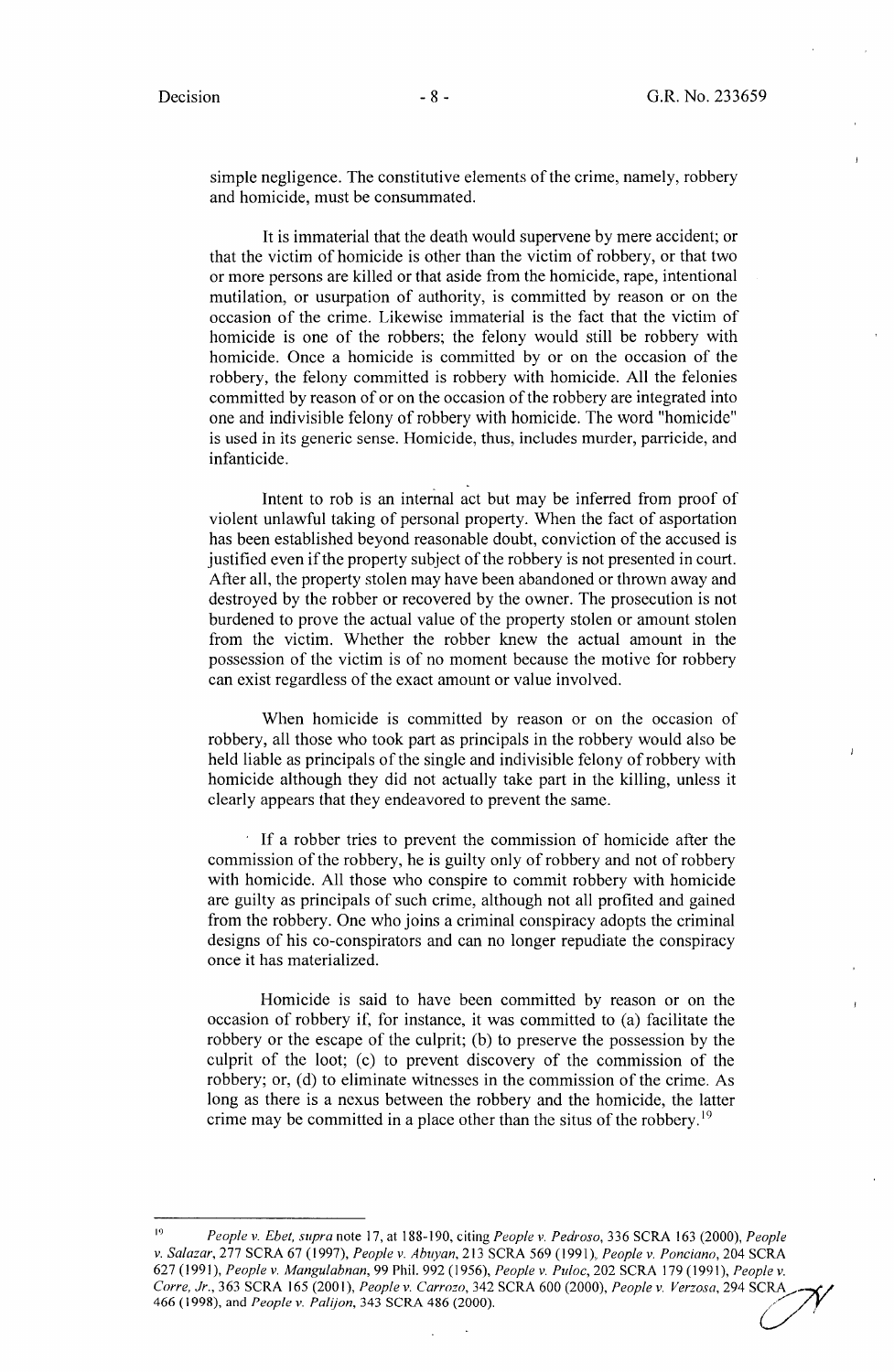In this case, all the elements were proven by the prosecution beyond reasonable doubt.

As to the contention of appellants that the prosecution failed to present any direct evidence that proves their participation in the commission of the crime, such does not deserve merit. Direct evidence of the commission of a crime is not the only basis on which a court draws its finding of guilt.<sup>20</sup> The commission of a crime, the identity of the perpetrator,<sup>21</sup> and the finding of guilt may all be established by circumstantial evidence.<sup>22</sup> In *Antonio Planteras, Jr. v. People*<sup>23</sup> this Court expounded on the distinction between direct and circumstantial evidence, thus:

The difference between direct evidence and circumstantial evidence involves the relationship of the fact inferred to the facts that constitute the offense.<sup>24</sup> Their difference does not relate to the probative value of the evidence. 25

Direct evidence proves a challenged fact without drawing any inference.<sup>26</sup> Circumstantial evidence, on the other hand, "indirectly proves a fact in issue, such that the fact-finder must draw an inference or reason from circumstantial evidence."<sup>27</sup>

The probative value of direct evidence is generally neither greater than nor superior to circumstantial evidence.<sup>28</sup> The Rules of Court do not distinguish between "direct evidence of fact and evidence of circumstances from which the existence of a fact may be inferred.<sup>"29</sup> The same quantum of evidence is still required. Courts must be convinced that the accused is guilty beyond reasonable doubt. $30$ 

A number of circumstantial evidence may be so credible to establish a fact from which it may be inferred, beyond reasonable doubt, that the elements of a crime exist and that the accused is its perpetrator.<sup>31</sup> There is no requirement in our jurisdiction that only direct evidence may convict.<sup>32</sup> After all, evidence is always a matter of reasonable inference from any fact that may be proven by the prosecution provided the inference is logical and beyond reasonable doubt.

2s *Id.* 

<sup>&</sup>lt;sup>20</sup> People v. Casitas, Jr., 445 Phil. 407, 417 (2003).<br>
<sup>21</sup> Cirera v. People, 739 Phil. 25, 41 (2014) [Per J. Leonen, Third Division].<br>
<sup>22</sup> People v. *Villaflores*, 685 Phil. 595, 615-617 (2012) [Per J. Bersamin, First

<sup>23</sup>*Supra* note 12. 24 *Bacerra v. People,* 812 Phil. 25 (2017).

<sup>26</sup>*People v. Ramos,* 310 Phil. 186, 195 (1995) [Per J. Puno, Second Division]. 27 *People v. Villajlores, supra* note 22, at 614.

<sup>28</sup>*People v. Fronda,* 384 Phil. 732, 744 (2000) [Per C.J. Davide, First Division].

<sup>29</sup>*Id.* 

Jo *Id.* 

<sup>31</sup>*See People v. Villaflores, supra* note 22, at 613-618; *People v. Whisenhunt,* 420 Phil. 677, 696-699 (2001) [Per J. Ynares-Santiago, First Division]. */* · A'./ (2001) [Per J. Ynares-Santiago, First Division].<br><sup>32</sup>*Id.* at 614; *Id.* at 696.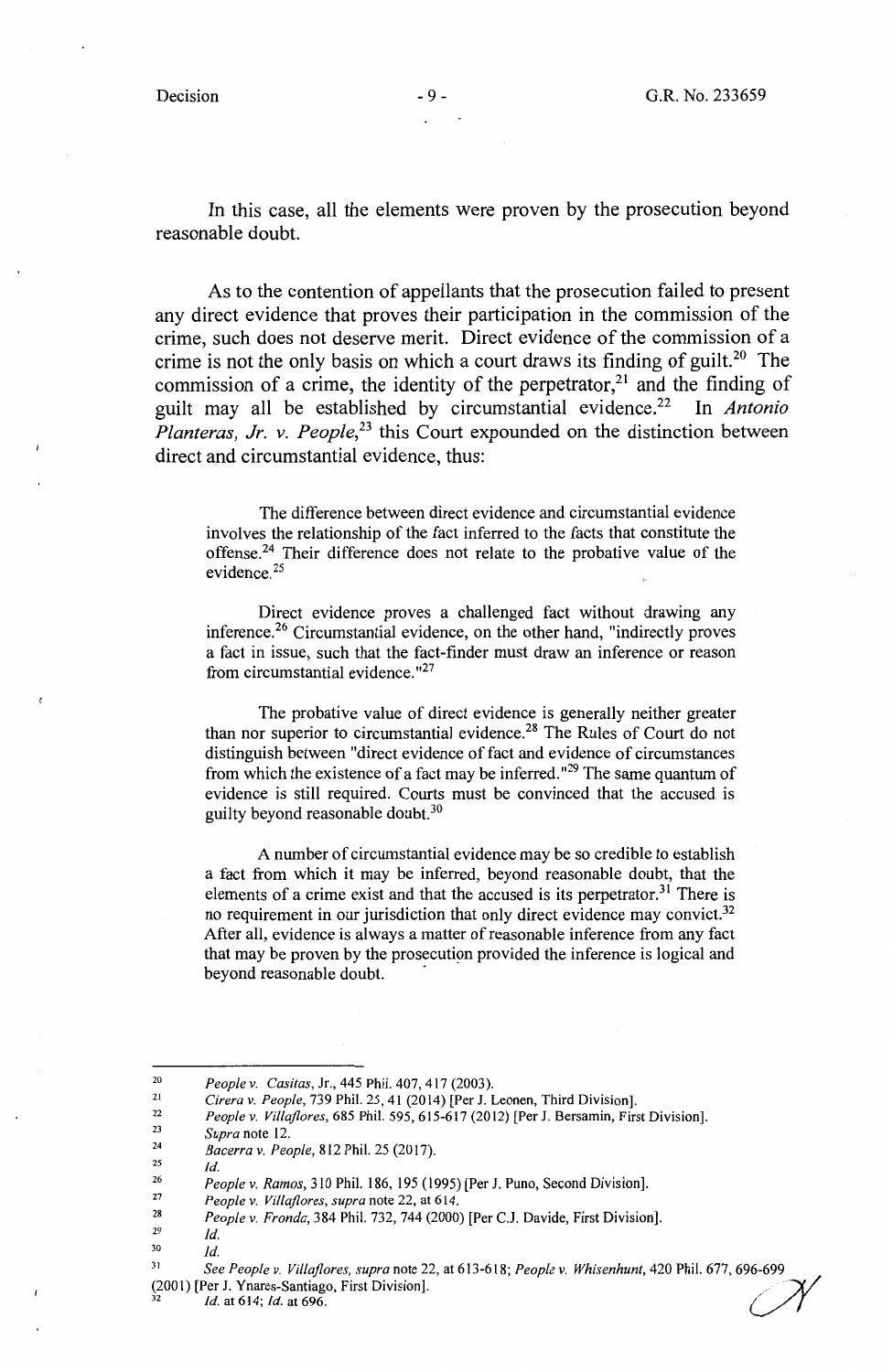Rule 113, Section 4 of the Rules on Evidence provides three (3) requisites that should be established to sustain a conviction based on circumstantial evidence:

Section 4. Circumstantial evidence, when sufficient. - Circumstantial evidence is sufficient for conviction if:

(a)There is more than one circumstance;

(b) The facts from which the inferences are derived are proven; and ( c) The combination of all the circumstances is such as to produce a conviction beyond reasonable doubt.<sup>33</sup>

The commission of a crime, the identity of the perpetrator,  $34$  and the finding of guilt may all be established by circumstantial evidence.<sup>35</sup> The circumstances must be considered as a whole and should create an unbroken chain leading to the conclusion that the accused authored the crime.<sup>36</sup>

The determination of whether circumstantial evidence is sufficient to support a finding of guilt is a qualitative test not a quantitative one.<sup>37</sup> The proven circumstances must be "consistent with each other, consistent with the hypothesis that the accused is guilty, and at the same time inconsistent with the hypothesis that he is innocent, and with every other rational hypothesis except that of guilt."<sup>38</sup>

The RTC, therefore, committed no error in convicting the appellants based on the circumstantial evidence presented in court, thus:

The prosecution's witnesses established the existence of circumstances that support a clear conclusion that the 3 accused conspired to commit robbery, that they carried out the plan and, as a result of such concerted resolve, complainant's only son was shot and killed.

Abion positively identified the three  $(3)$  accused present at the scene of the crime in the evening of March 31, 2011; Dayto's clambering up the open window with a gun, the sound emanating from inside the house of a single gunshot, after which Dayto exited the open window with a gun and a laptop in tow, which he then handed to Espineli and Sanota.

Abion overheard the accused's drunken conversation earlier that day regarding their plan to rob a residence in Hacienda 8 (where the Quiros residence was located) and that they would shoot anyone who blocks their path. He described how the 3 arrived almost at the same time in the wooded area behind the Quiros residence, their acting together to implement entry onto the open window that Dayto scaled, and their fleeing into several directions after Dayto had exited the window with a gun and laptop in his hands.

36 *People v. Whisenhunt, supra note 31, at 696.* 

38 /d.at221-222. *{/* ·

<sup>33</sup>  RULES OF COURT, Rule 133, Sec. 4.

<sup>34</sup>  *Cirera v. People, supra* note 21, at 41.

<sup>35</sup>  *People v. Villaflores, supra* note 22, at 615-617.

<sup>37</sup>  *See People v. Ludday, 61 Phil. 216, 221 (1935)* [Per J. Vickers, En Banc].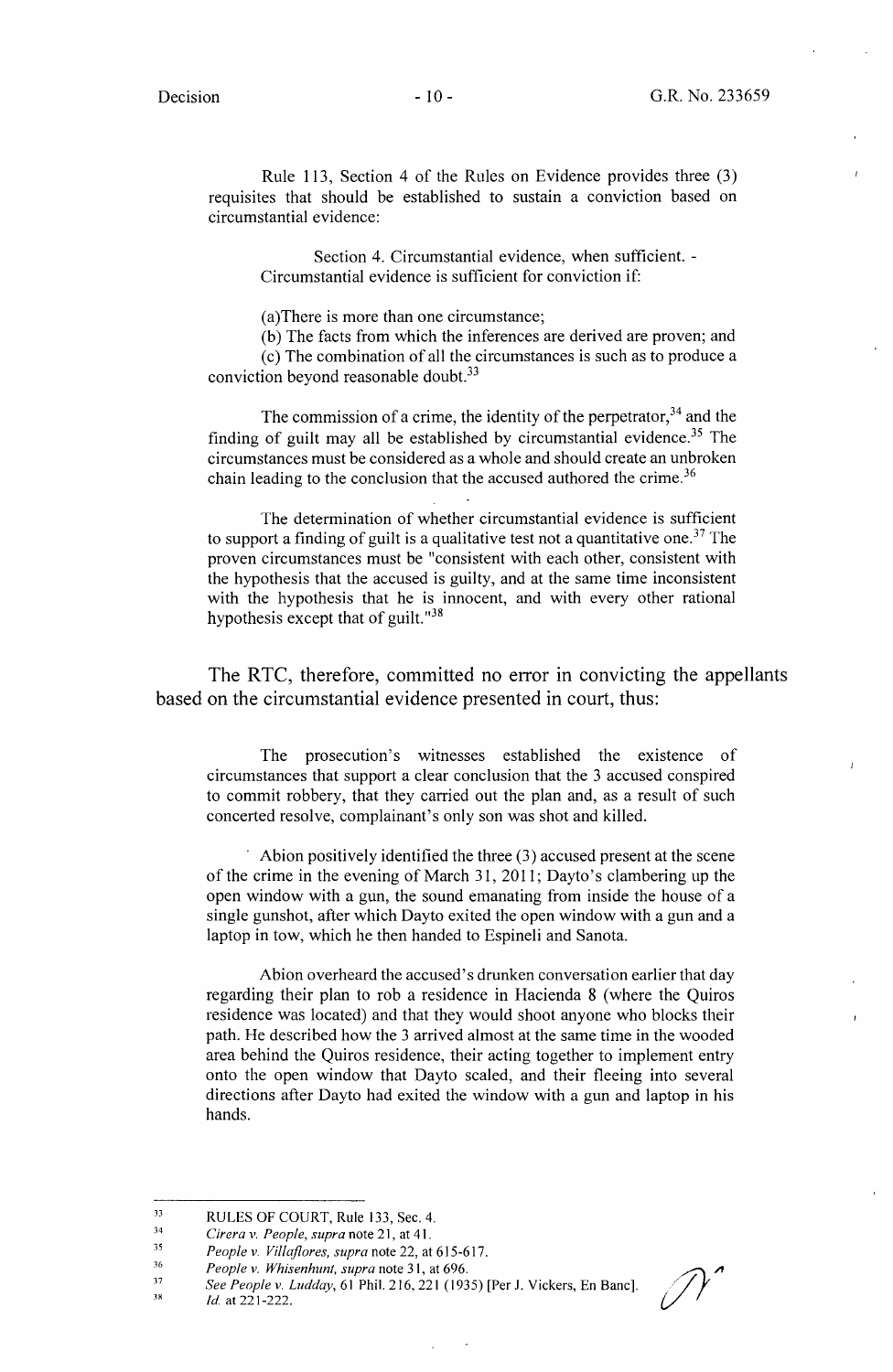Abion's testimony was sufficient to establish the guilt of all 3 accused, as it was not shown that he had ill-motive which impelled him to testify against them.

His credence was fortified by other prosecution witnesses, who corroborated his testimony with object evidence on its material points.

Moreover, the prosecution presented documentary evidence and testimonies connecting the accused to the commission of other crimes of Robbery with Homicide perpetrated with the same *modus operandi. <sup>39</sup>*

It must be remembered that, "[n]o general rule can be laid down as to the quantity of circumstantial evidence which in any case will suffice. All the circumstances proved must be consistent with each other, consistent with the hypothesis that the accused is guilty, and at the same time inconsistent with the hypothesis that he is innocent, and with every other rational hypothesis except that of guilt." $40$  In this case, the totality of the circumstantial evidence presented by the prosecution prove beyond reasonable doubt that appellants conspired to rob the residence of Quiros and on that occasion, the latter's son was shot dead.

Appellants' defense of denial and alibi are, likewise, of no merit. The defense of denial and alibi is weak compared to the positive identification of the appellants as the perpetrators.<sup>41</sup> Alibi and denial, if not substantiated by clear and convincing evidence, are negative and self-serving evidence undeserving of weight in law.<sup>42</sup>

As to the penalty imposed, the RTC was correct in imposing the penalty of *reclusion perpetua* instead of Death despite the presence of aggravating circumstances, considering that the latter penalty has been suspended by Republic Act No. 9346.

As to the award of damages, this Court deems it proper to modify the ruling of the RTC. In *People v. Jugueta*,<sup>43</sup> the amounts of  $\overrightarrow{P}$ 100,000.00 as civil indemnity,  $\text{\textsterling}100,000.00$  as moral damages and  $\text{\textsterling}100,000.00$  as exemplary damages are provided for in cases when the penalty imposed is *reclusion perpetua* instead of death due to the suspension of the latter. The RTC's award of  $\text{\textsterling}100,000.00$  as attorney's fees, however, must also be modified. Nothing on the record shows the actual expenses incurred by the heirs of the victim for attorney's fees and lawyer's appearance fees. Attorney's fees are in the concept of actual or compensatory damages and allowed under the circumstances provided for in Article 2208 of the Civil

- 
- 42
- 43 783 Phil. 806 (2016).

<sup>39</sup>  CA *rollo,* p. 72. (Citations omitted)

<sup>40</sup>  41 *Antonio Planteras, Jr. v. People, supra* note 12, citing *People v. Ludday, supra* note 37, at 221.<br>*People v. Bagsit,* 456 Phil. 623, 632 (2003).<br>*Esqueda v. People,* 607 Phil. 480, 497 (2009).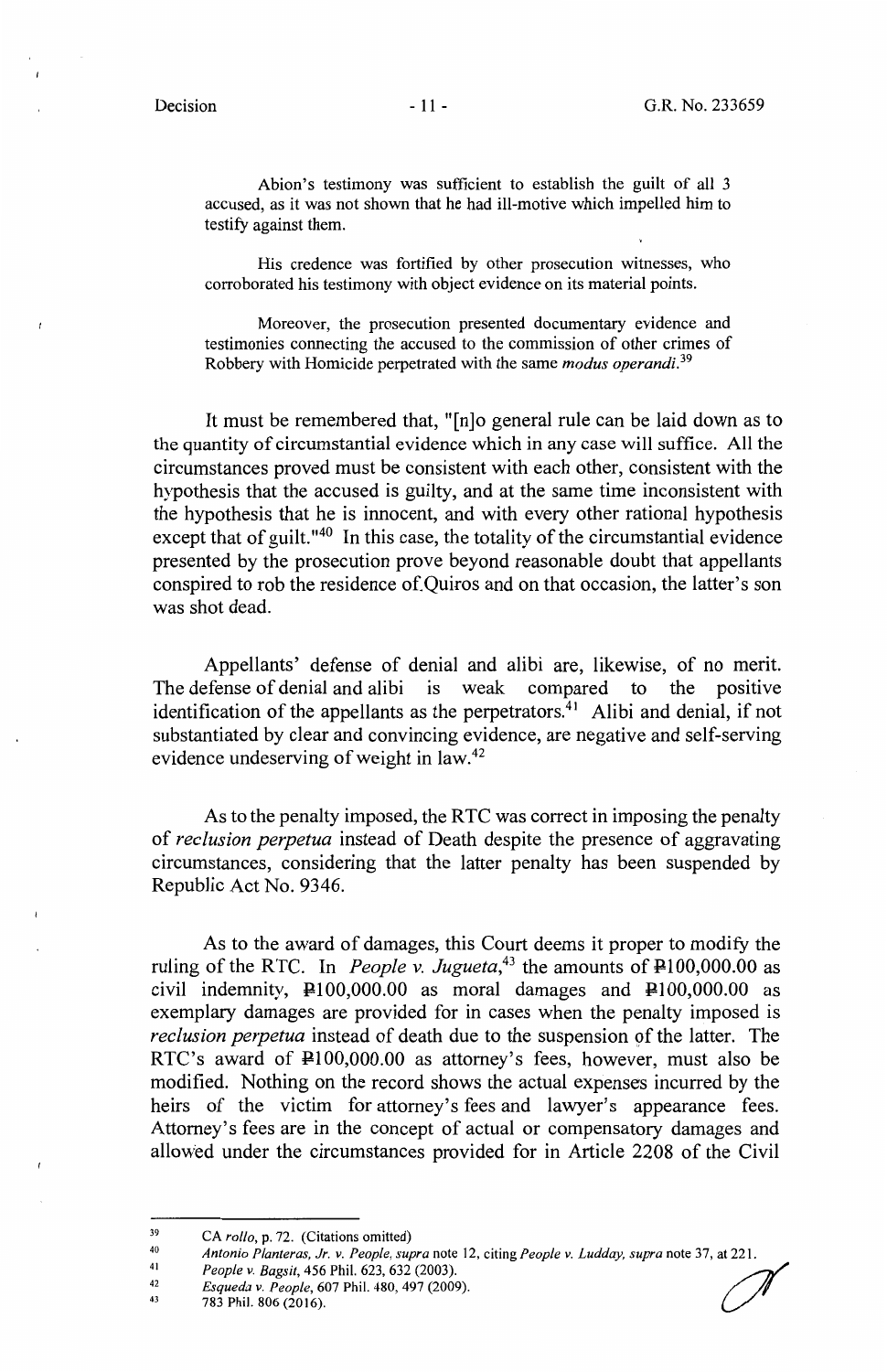Code,<sup>44</sup> one of which is when the court deems it just and equitable that attorney's fees should be recovered.<sup>45</sup> In this case, this Court finds an award of P50,000.00 in attorney's fees and litigation expenses more reasonable and equitable than the one ordered by the RTC.

**WHEREFORE,** the Decision dated February 15, 2017 of the Court of Appeals affirming the Judgment dated August 20, 2014 of the Regional Trial Court, Branch 25, Bifian, Laguna in Criminal Case No. 21888-B, finding appellants John Sanota y Sarmiento, Deo Dayto y Genorga  $(a)$  "Rubrob" and Rolando Espineli y Acebo  $\omega$  "Landoy" guilty beyond reasonable doubt of the crime of Robbery with Homicide, as defined and penalized under Article 294 of the Revised Penal Code is **AFFIRMED** with **MODIFICATION** that the same appellants are also **ORDERED** to PAY, jointly and severally, the heirs of the victim, aside from the actual damages of P383,764.65, the amounts of  $\text{P}100,000.00$  as civil indemnity,  $\text{P}100,000.00$  as moral damages and P100,000.00 as exemplary damages per *People v. Jugueta*<sup>46</sup> as well as P50,000.00 as attorney's fees, with legal interest on all the said amounts awarded at the rate of six percent (6%) *per annum* from the date of the finality of this Decision until fully paid.

#### **SO ORDERED.**

Chiet

(6) In actions for legal support;

45 46

<sup>44</sup> Article 2208. In the absence of stipulation, attorney's fees and expenses of litigation, other than judicial costs, cannot be recovered, except:

<sup>(</sup>I) When exemplary damages are awarded;

<sup>(2)</sup> When the defendant's act or omission has compelled the plaintiff to litigate with third

persons or to incur expenses to protect his interest;

<sup>(3)</sup> In criminal cases of malicious prosecution against the plaintiff;

<sup>( 4)</sup> In case of a clearly unfounded civil action or proceeding against the plaintiff;

<sup>(5)</sup> Where the defendant acted in gross and evident bad faith in refusing to satisfy the

plaintiff's plainly valid, just and demandable claim;

<sup>(7)</sup> In actions for the recovery of wages of household helpers, laborers and skilled workers;

<sup>(8)</sup> In actions for indemnity under workmen's compensation and employer's liability laws; (9) In a separate civil action to recover civil liability arising from a crime;

 $(10)$  When at least double judicial costs are awarded;

<sup>( 11)</sup> In ·any other case where the court deems it just and equitable that attorney's fees and expenses of litigation should be recovered.

In all cases, the attorney's fees and expenses of litigation must be reasonable.

*People v. Bergante,* 350 Phil. 275, 292 (1998).